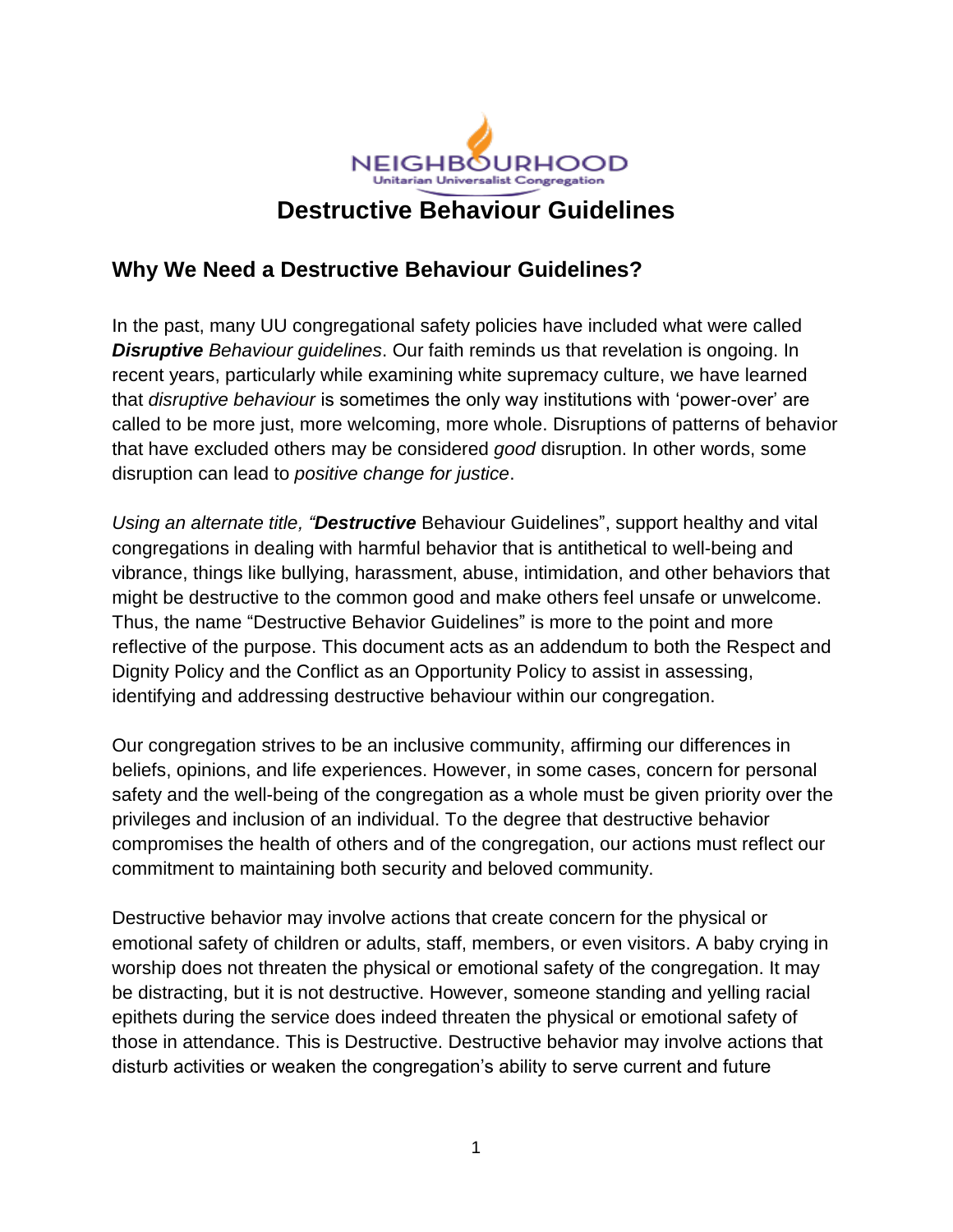members and friends. These incidents can occur on the congregation's property, during a congregational event, or via email and social media.

Not all conflict is destructive. We hope that most conflicts can and will be resolved by effort on the part of individuals to live our covenant and principles. This includes where possible, directly approaching the individual with whom they are having a conflict or consulting directly with the minister or an appropriate team member Spiritual Life Team with whom she/he/they feel comfortable, for support and guidance. However, when behaviors are seen to be dangerous (creating concern for the physical and emotional safety of children and adults), destructive (disturbing or interfering with essential congregational activities), or image tarnishing (weakening the congregation's ability to serve current and future members and friends), additional steps may be necessary.

# **Four Steps for Addressing Destructive Behaviour**

#### **Step 1: Does the situation call for an immediate response?**

Note: It may be prudent to train "Peace Ambassadors" within the congregation to assist in assessing potential problematic situations. Ideally, this decision will be made in consultation with more than one trained person to decide how to proceed should an incident occur.

As we assess any given situation, we must first discern whether an immediate response is required.

For example: moments before service begins, you are alerted about a member who is engaging in our congregation's closed Facebook group sharing articles, videos, and their own strong opinions about the dangers of including and welcoming trans folks into the congregation. Their posts are seen as attacking, trans-phobic, harmful, and antithetical to our UU beliefs.

You will undoubtedly need to address the situation sooner rather than later. The communications chair or committee would need to remove this person and their posts from our Facebook page right away. Then a plan should be made to address the concerns with the offending member within a timely manner (i.e. after service). If the situation was different, and the person was distributing anti-trans leaflets to congregants during the offertory, that would call for an immediate and direct response with that person.

When a destructive situation occurs where an immediate response is required, this will typically be undertaken by the Minister, if available, and/or the Board President or Vice President or designated Peacekeepers. During service that *might* be a trained greeter. Their response may include asking the offending person to leave or suspending the meeting or activity until such a time as it can safely be resumed. If physical assault takes place or further assistance is required, the police may be called. (See the [De-](https://www.crisisprevention.com/Blog/June-2011/De-escalation-Tips)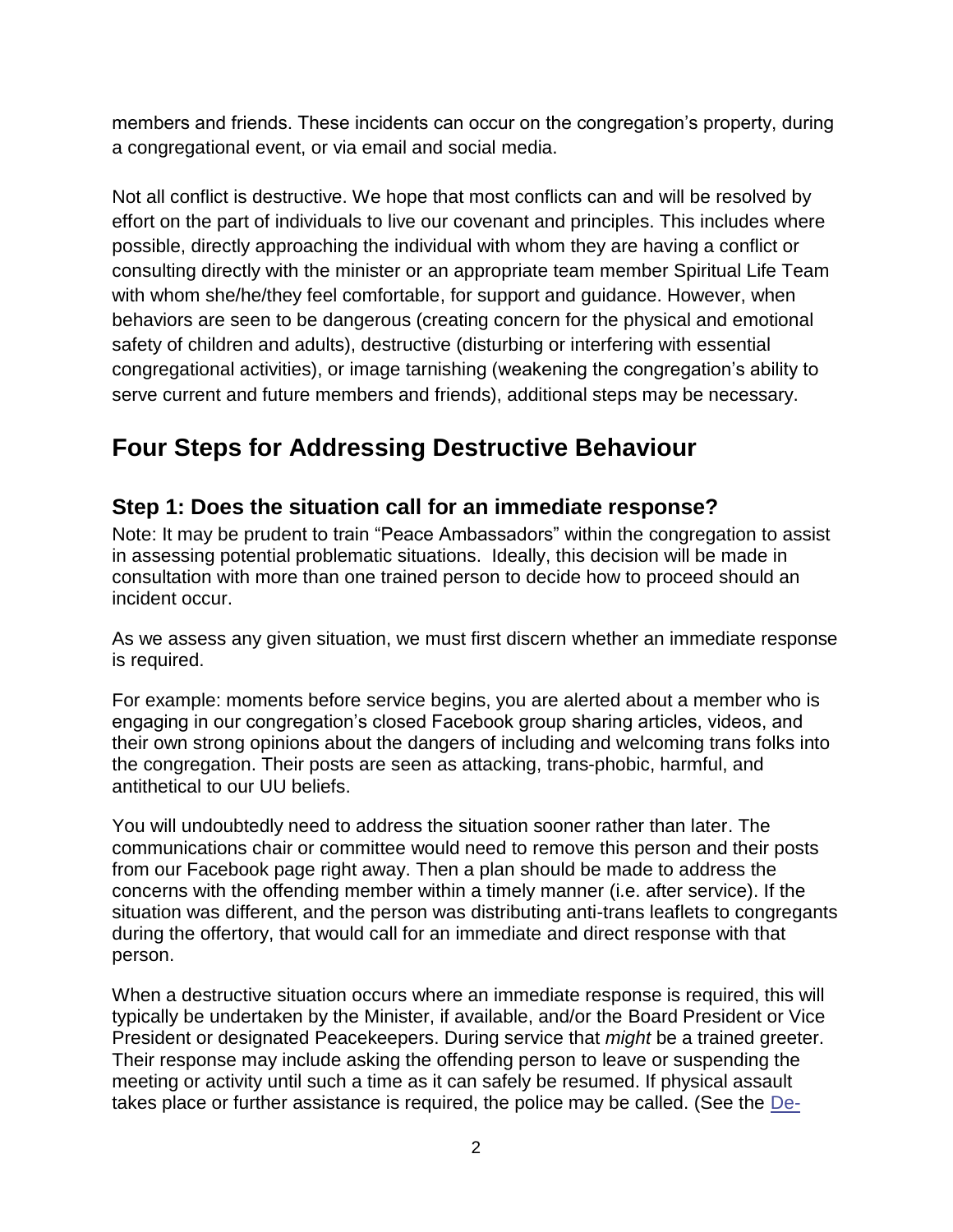escalation section below for help discerning when to call the police.) Anytime any of these actions are undertaken without the Minister being involved, the Minister and/or President of the Board must be notified at the earliest opportunity.

#### **Step 2: Evaluate: dangerousness, disruptiveness, offensiveness**

Situations not requiring an immediate response will be referred to the appropriate group i.e. the Committee on Ministry or a designated committee.

The team will respond to problems as they arise. They will also follow the steps outlined in the Respect & Dignity policy.

In evaluating the problem, the following points should be pondered:

**Dangerousness:** Is the behavior a threat or perceived threat to persons or property?

**Disruptiveness:** How much interference with congregational functions is going on?

*Offensiveness:* How likely is the offending persons behaviour to have a lasting and negative effect on members and visitors to our congregation?

## **Step 3: Consider: causes, history, probability of change**

To determine the necessary response, the following points should be considered:

**Causes:** Why is the behaviour occurring? Is it a conflict between the individual and others in the congregation? Is it due to mental health concerns? Is it a cultural difference?

*History***:** What is the frequency and degree of disruption caused by this person in the past? Is the person going through a challenging time in their life or does the behaviour connect to past and/or long-standing challenges?

*Probability of* **change:** How likely is it that the problem behavior will diminish in the future?

### **Step 4: Discussion/ Meeting**

Meet with the person demonstrating the destructive behaviour. Address the situation with curiosity.

## **Step 5: Response**

The designated team dealing with the situation should decide on the necessary response on a case-by-case basis and will inform the appropriate persons (generally the Minister, Spiritual Life Team, and the Board all need to be informed) before acting. Written recommendations will be provided to the persons involved as well as those mentioned above. The agreed upon document will be signed, dated and kept in a specified folder, locked in the main office.